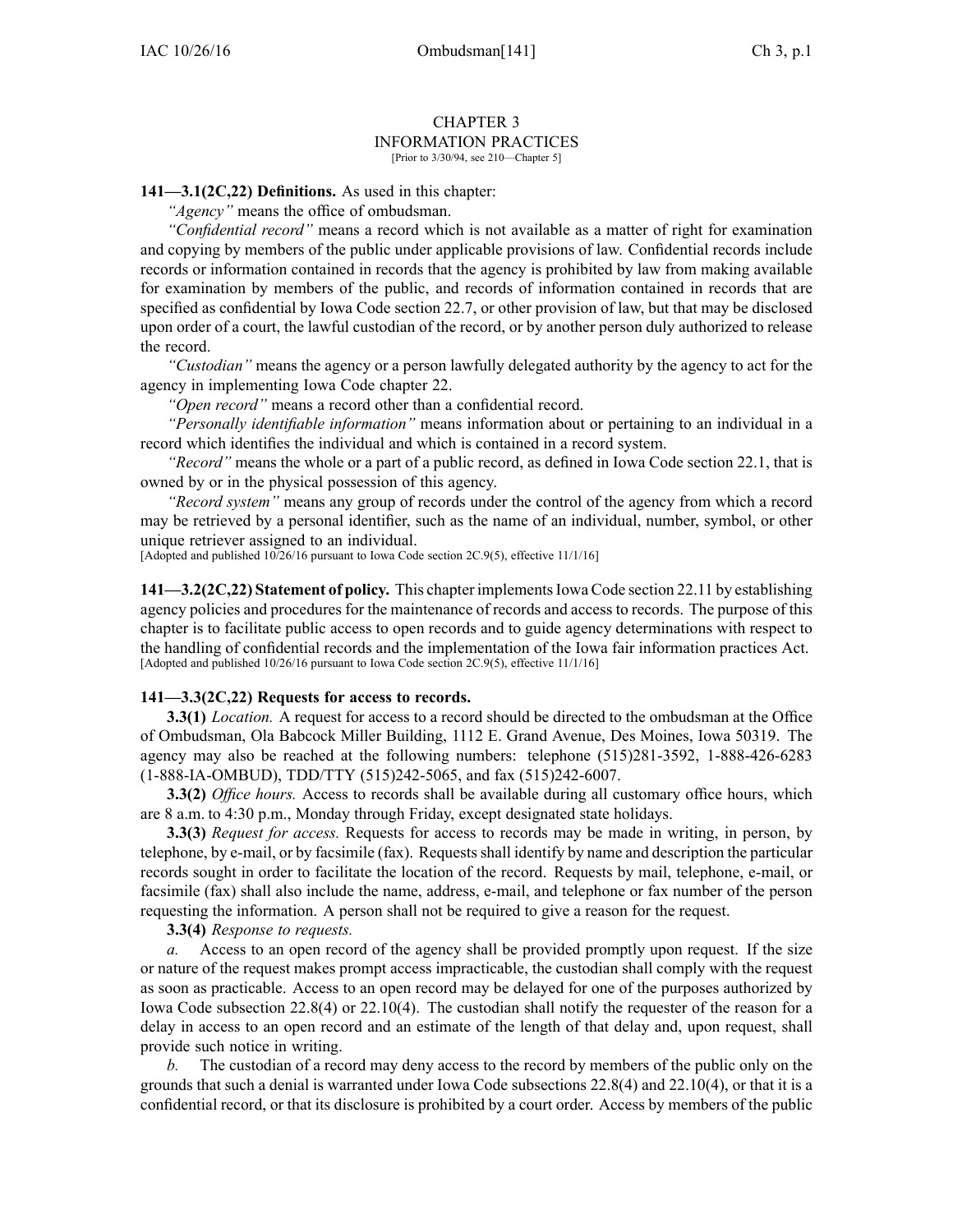to <sup>a</sup> confidential record is limited by law and, therefore, may generally be provided only in accordance with the provisions of rule  $141 - 3.4(2C, 22)$  and other applicable provisions of law.

**3.3(5)** *Security of record.* Examination and copying of agency records shall be supervised by the custodian or <sup>a</sup> designee of the custodian. A person may not search or remove any record from agency files without permission from the custodian. A person may not cause damage or disorganization to any agency records.

**3.3(6)** *Copying.* A reasonable number of copies of <sup>a</sup> record may be made in the agency's office. If photocopy equipment is not available in the agency office, the custodian shall permit examination of the record in the office and shall arrange to have copies made as soon as practicable elsewhere.

**3.3(7)** *Fees.* To the extent permitted by law, the agency may charge fees in connection with the examination or copying and may waive paymen<sup>t</sup> of such fees when the imposition of fees is inequitable or when <sup>a</sup> waiver is in the public interest.

*a. Copying and postage costs.* Copies of records may be made by or for members of the public on agency photocopy machines or from electronic storage systems at costs as determined by the custodian. When the mailing of copies of records is requested, the actual costs of such mailing may also be charged.

*b. Supervisory fee.* An hourly fee may be charged for actual agency expenses in supervising the examination and copying of requested records when the time required is in excess of one-half hour. The hourly fee charged shall not be in excess of the hourly wage of an agency employee who ordinarily would be appropriate and suitable to perform this supervisory function.

*c. Search fees.* If the reques<sup>t</sup> requires research or if the records cannot readily be retrieved by the agency, the requester will be advised of this fact. Reasonable search fees may be charged where appropriate. In addition, all costs for retrieval and copying of information stored in electronic storage systems may be charged to the requester.

*d. Advance deposit.* When the estimated total fee chargeable under this subrule exceeds \$25, the custodian may require the requester to make an advance paymen<sup>t</sup> to cover all or <sup>a</sup> par<sup>t</sup> of the estimated fee. When <sup>a</sup> requester has previously failed to pay <sup>a</sup> fee chargeable under this subrule, the custodian may require advance paymen<sup>t</sup> of the full amount of any estimated fee before the custodian processes <sup>a</sup> new reques<sup>t</sup> from that requester.

[Adopted and published 10/26/16 pursuan<sup>t</sup> to Iowa Code section 2C.9(5), effective 11/1/16]

**141—3.4(2C,22) Access to confidential records.** Under Iowa Code section [22.7](https://www.legis.iowa.gov/docs/ico/section/22.7.pdf) or [2C.8](https://www.legis.iowa.gov/docs/ico/section/2C.8.pdf) or other applicable provisions of law, the custodian may disclose certain confidential records to one or more members of the public, or may be authorized or required to release specified confidential records in certain circumstances or to particular persons. In requesting the custodian to permit the examination and copying of such <sup>a</sup> confidential record, the following procedures apply and are in addition to those specified for requests for access to records in rule  $141-3.3(2C,22)$ :

**3.4(1)** *Proof of identity.* A person requesting access to <sup>a</sup> confidential record may be required to provide proof of identity or authority to secure access to the record.

**3.4(2)** *Requests.* The custodian may require that <sup>a</sup> reques<sup>t</sup> to examine and copy <sup>a</sup> confidential record be in writing. A person requesting access to such <sup>a</sup> record may be required to sign <sup>a</sup> certified statement or affidavit enumerating the specific reasons justifying access to the confidential record and to provide any proof necessary to establish relevant facts.

**3.4(3)** *Notice to subject of record.* After the custodian receives <sup>a</sup> reques<sup>t</sup> for access to <sup>a</sup> confidential record, and before the custodian releases such <sup>a</sup> record, the custodian may make reasonable efforts to notify promptly any person who is <sup>a</sup> subject of that record, is identified in that record, and whose address or telephone number is contained in that record. To the extent such <sup>a</sup> delay is practicable and in the public interest, the custodian may give the subject of such <sup>a</sup> confidential record to whom notification is transmitted <sup>a</sup> reasonable opportunity to seek an injunction under Iowa Code section [22.8](https://www.legis.iowa.gov/docs/ico/section/22.8.pdf) and may indicate to the subject of the record the specific period of time during which disclosure will be delayed for that purpose.

**3.4(4)** *Request denied.* When the custodian denies <sup>a</sup> reques<sup>t</sup> for access to <sup>a</sup> confidential record, the custodian shall promptly notify the requester. If the requester indicates to the custodian that <sup>a</sup> written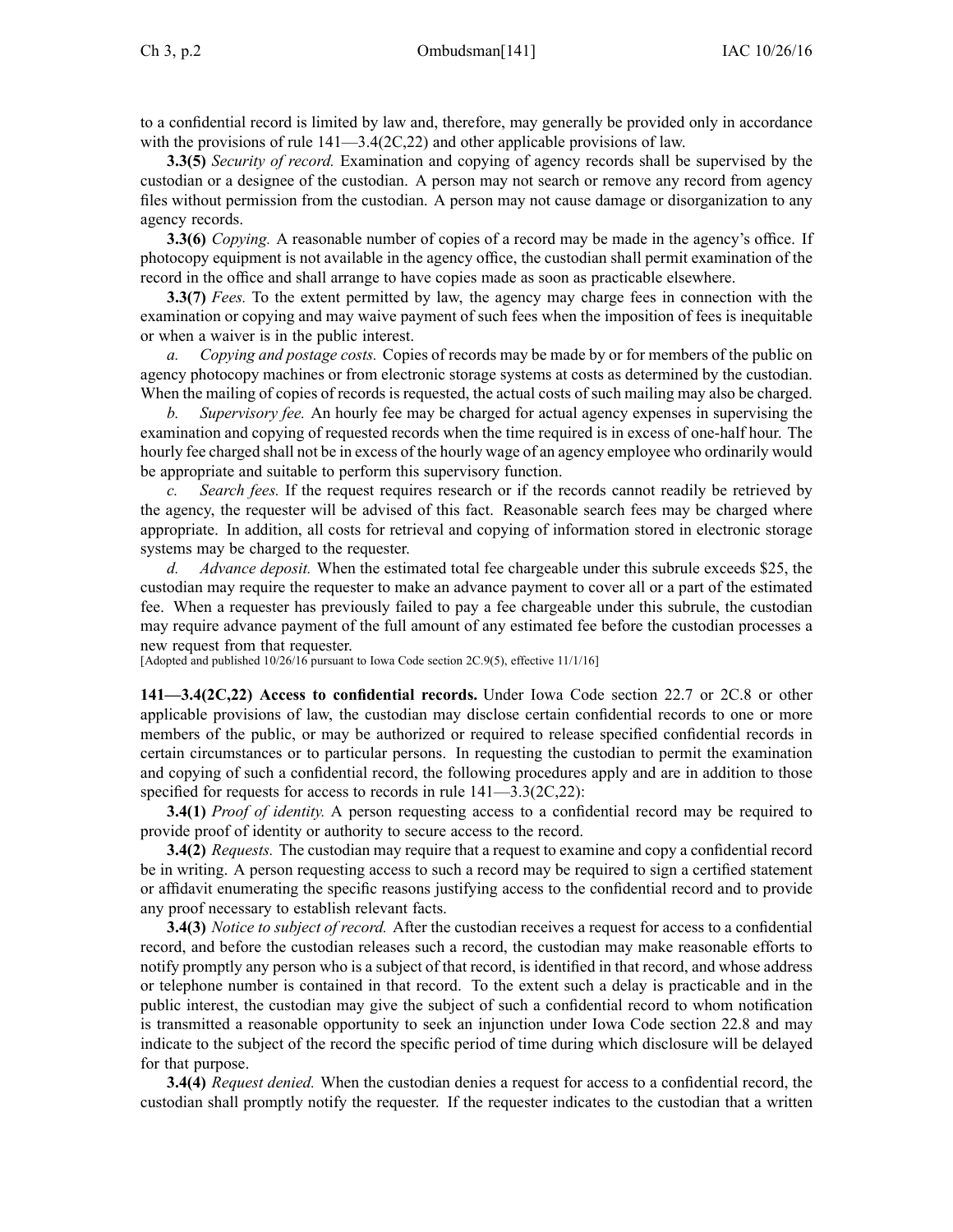notification of the denial is desired, the custodian shall promptly provide such <sup>a</sup> notification which is signed by the custodian and which includes:

*a.* The name and title or position of the custodian responsible for the denial; and

*b.* A citation to the provision of law vesting authority in the custodian to deny disclosure of the record and <sup>a</sup> brief statement of the reasons for the denial to the requester.

**3.4(5)** *Request granted.* When the custodian grants <sup>a</sup> reques<sup>t</sup> for access to <sup>a</sup> confidential record, the custodian shall notify the requester and indicate any lawful restrictions imposed on the requester's examination and copying of the record.

[Adopted and published 10/26/16 pursuan<sup>t</sup> to Iowa Code section 2C.9(5), effective 11/1/16]

**141—3.5(2C,22) Requests to treat record as confidential.** The custodian may treat <sup>a</sup> record as <sup>a</sup> confidential record and withhold it from examination only to the extent that the custodian is authorized by Iowa Code section [22.7](https://www.legis.iowa.gov/docs/ico/section/22.7.pdf) or [2C.8](https://www.legis.iowa.gov/docs/ico/section/2C.8.pdf), another applicable provision of law, or <sup>a</sup> court order to refuse to disclose that record to members of the public.

**3.5(1)** *Persons who may make request.* Any person who would be aggrieved or adversely affected by disclosure of <sup>a</sup> record and who asserts that Iowa Code section [22.7](https://www.legis.iowa.gov/docs/ico/section/22.7.pdf) or [2C.8](https://www.legis.iowa.gov/docs/ico/section/2C.8.pdf), another applicable provision of law, or <sup>a</sup> court order authorizes the custodian to treat the record as <sup>a</sup> confidential record may reques<sup>t</sup> the custodian to treat that record as <sup>a</sup> confidential record and to withhold it from public inspection or disclosure.

**3.5(2)** *Request.* A reques<sup>t</sup> that <sup>a</sup> record be treated as <sup>a</sup> confidential record and be withheld from public inspection shall be filed with the custodian in writing and shall set forth the factual and legal basis for the request. If possible, the reques<sup>t</sup> shall be accompanied by the original or <sup>a</sup> copy of the record, which identifies the parts of the record requested to be treated as confidential. A person filing such <sup>a</sup> reques<sup>t</sup> may be required to provide proof necessary to establish relevant facts.

**3.5(3)** *Failure to request.* Failure of <sup>a</sup> person to reques<sup>t</sup> confidential record treatment for <sup>a</sup> record does not preclude the custodian from treating it as <sup>a</sup> confidential record.

**3.5(4)** *Timing of decision.* A decision by the custodian with respec<sup>t</sup> to the disclosure of <sup>a</sup> record to members of the public may be made when <sup>a</sup> reques<sup>t</sup> for its treatment as <sup>a</sup> confidential record that is not available for public inspection or disclosure is filed or when the custodian receives <sup>a</sup> reques<sup>t</sup> for access to the record by <sup>a</sup> member of the public.

**3.5(5)** *Request granted or deferred.* If the custodian grants the request or defers action on the request, <sup>a</sup> copy of the record from which the matter in question has been deleted and <sup>a</sup> copy of the decision to gran<sup>t</sup> the reques<sup>t</sup> or to defer action upon the reques<sup>t</sup> shall be made available for public inspection or disclosure in lieu of the original record.

**3.5(6)** *Request denied.* If the custodian denies the request, the custodian shall notify the requester in writing of that decision and the reasons for that decision. Upon application by the requester, the custodian may, in good faith, reasonably delay allowing examination or disclosure of the record so that the requester may seek injunctive relief under Iowa Code section [22.8](https://www.legis.iowa.gov/docs/ico/section/22.8.pdf) or other applicable provision of law. The custodian shall notify the requester in writing of the time period allowed for the requester to seek injunctive relief.

[Adopted and published 10/26/16 pursuan<sup>t</sup> to Iowa Code section 2C.9(5), effective 11/1/16]

**141—3.6(2C,22) Additions, dissents or objections to records.** Except as otherwise provided by law, <sup>a</sup> person may file <sup>a</sup> reques<sup>t</sup> with the custodian to review and, in addition, to have <sup>a</sup> written statement of additions, dissents, or objections entered into <sup>a</sup> record containing personally identifiable information pertaining to that person. However, this does not authorize <sup>a</sup> person who is <sup>a</sup> subject of such <sup>a</sup> record to alter the original copy of that record or to expand the official record of any agency proceeding. The requester shall send such reques<sup>t</sup> or written statement to the custodian. The reques<sup>t</sup> or written statement must be dated and signed by the requester and have the current address and telephone number of the requester or requester's representative.

[Adopted and published 10/26/16 pursuan<sup>t</sup> to Iowa Code section 2C.9(5), effective 11/1/16]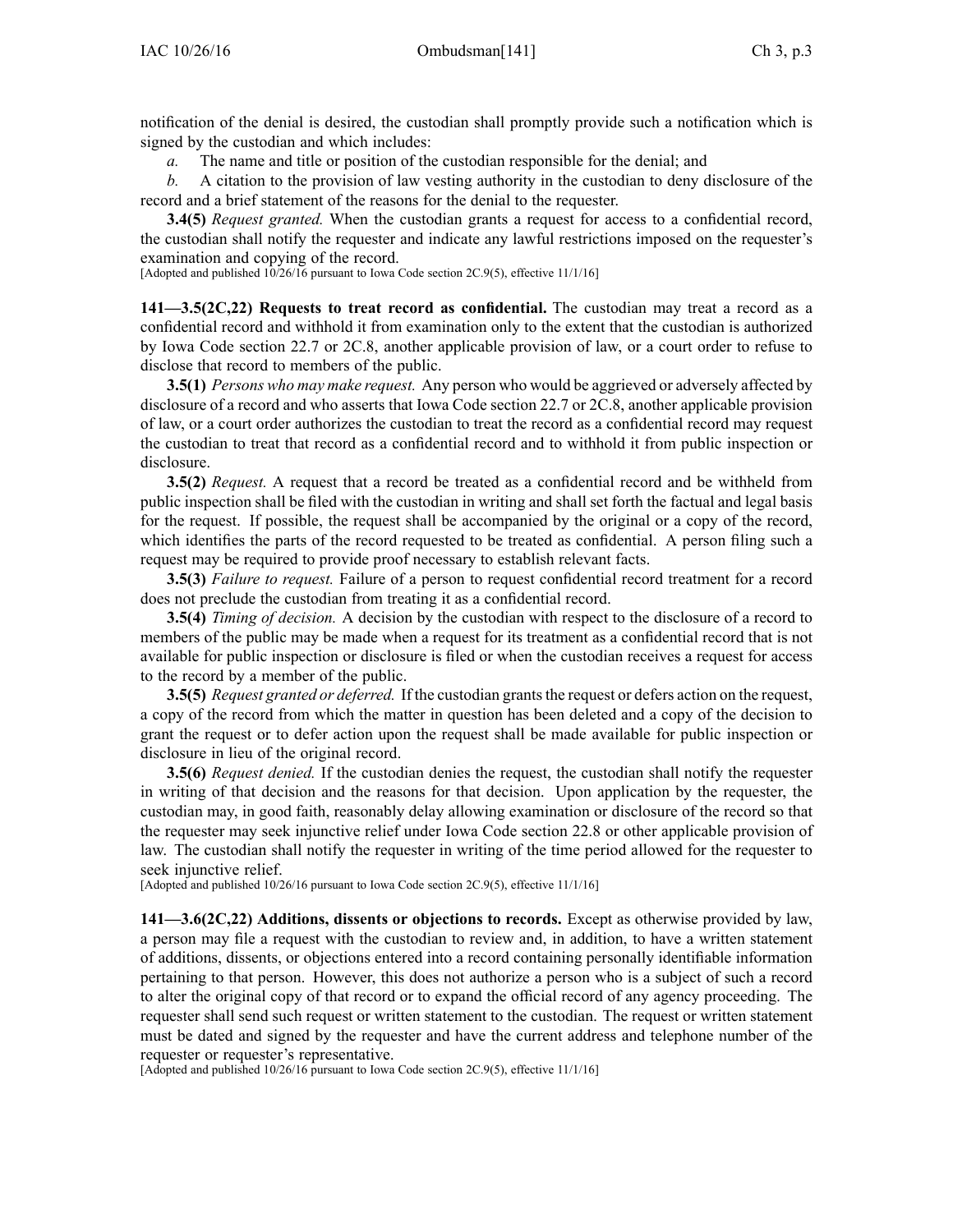**141—3.7(2C,22) Notice to suppliers of information.** The agency shall notify persons completing agency forms of the use that will be made of personal information, which persons outside the agency might routinely be provided this information, which parts of the requested information are required and which are optional, and the consequences of <sup>a</sup> failure to provide the information requested. This notice may be by rule, on the form used to collect the information, on <sup>a</sup> separate fact sheet or letter, in <sup>a</sup> brochure, in formal agreements, in contracts, in handbooks, in manuals, verbally, or by other appropriate means. Notice is not required with discovery requests in litigation or administrative proceedings, subpoenas, or similar demands for information.

[Adopted and published 10/26/16 pursuan<sup>t</sup> to Iowa Code section 2C.9(5), effective 11/1/16]

### **141—3.8(2C,22) Release to subject.**

**3.8(1)** The subject of a confidential record may file a written request to review confidential records about the person who is the subject of a confidential file, as provided in rule  $141-3.6(2C,22)$ . All information in case files, including the identity of <sup>a</sup> person providing the information to the agency, may be withheld from the subject pursuan<sup>t</sup> to Iowa Code section [2C.8](https://www.legis.iowa.gov/docs/ico/section/2C.8.pdf). The agency need not release records that are the work product of an attorney or are otherwise privileged and need not release records that are otherwise authorized by law.

**3.8(2)** When <sup>a</sup> record concerns multiple subjects with interest in the confidentiality of the record, the agency may take reasonable steps to protect confidential information relating to another subject. [Adopted and published 10/26/16 pursuant to Iowa Code section 2C.9(5), effective 11/1/16]

**141—3.9(2C,22) Consensual disclosure of confidential records.** To the extent permitted by any applicable provision of law, <sup>a</sup> person who is the subject of <sup>a</sup> confidential record may have <sup>a</sup> copy of the portion of that record concerning the subject disclosed to <sup>a</sup> third party. A reques<sup>t</sup> for such <sup>a</sup> disclosure must be in writing and must identify the particular record that may be disclosed, and the particular person or class of persons to whom the record may be disclosed and, where applicable, the time period during which the record may be disclosed. The person who is the subject of the record and, where applicable, the person to whom the record is to be disclosed may be required to provide proof of identity.

**3.9(1)** *Disclosure to legal counsel.* Appearance of counsel on behalf of <sup>a</sup> person who is the subject of <sup>a</sup> confidential record is deemed to constitute consent for the agency to disclose records about that person to the person's attorney.

**3.9(2)** *Complaints to public officials.* A letter from <sup>a</sup> subject of <sup>a</sup> confidential record to <sup>a</sup> public official which seeksthe official'sintervention on behalf of the subject in <sup>a</sup> matter that involvesthe agency may to the extent permitted by law be treated as an authorization to release sufficient information about the subject to the official to resolve the matter.

[Adopted and published 10/26/16 pursuan<sup>t</sup> to Iowa Code section 2C.9(5), effective 11/1/16]

### **141—3.10(2C,22) Disclosure without consent of subject.**

**3.10(1)** *Open records.* Open records are routinely disclosed without the consent of the subject.

**3.10(2)** *Confidential records.* To the extent allowed by law, the agency may disclose confidential records without the consent of the subject of <sup>a</sup> confidential record. Following are instances where the agency may disclose confidential information without consent of the subject:

*a.* Disclosure to those officers, employees, or agents of the agency who need the information in the performance of their duties. The custodian of the record shall determine what constitutes legitimate need to use the confidential information.

*b.* Disclosure of information related to cases to complainants or other state or local governmental agencies, as appropriate to carry out the agency's statutory functions. The agency may disclose the identities of complainants or witnesses who appear before the agency, if disclosure will facilitate an inquiry or investigation by the agency or enable the agency to sufficiently presen<sup>t</sup> its investigative findings and conclusions.

*c.* Disclosure of any records, upon request, to the general assembly, any standing committee of the general assembly, or the governor, under Iowa Code section [2C.8](https://www.legis.iowa.gov/docs/ico/section/2C.8.pdf), excep<sup>t</sup> that confidential information provided by other agencies shall not be disclosed.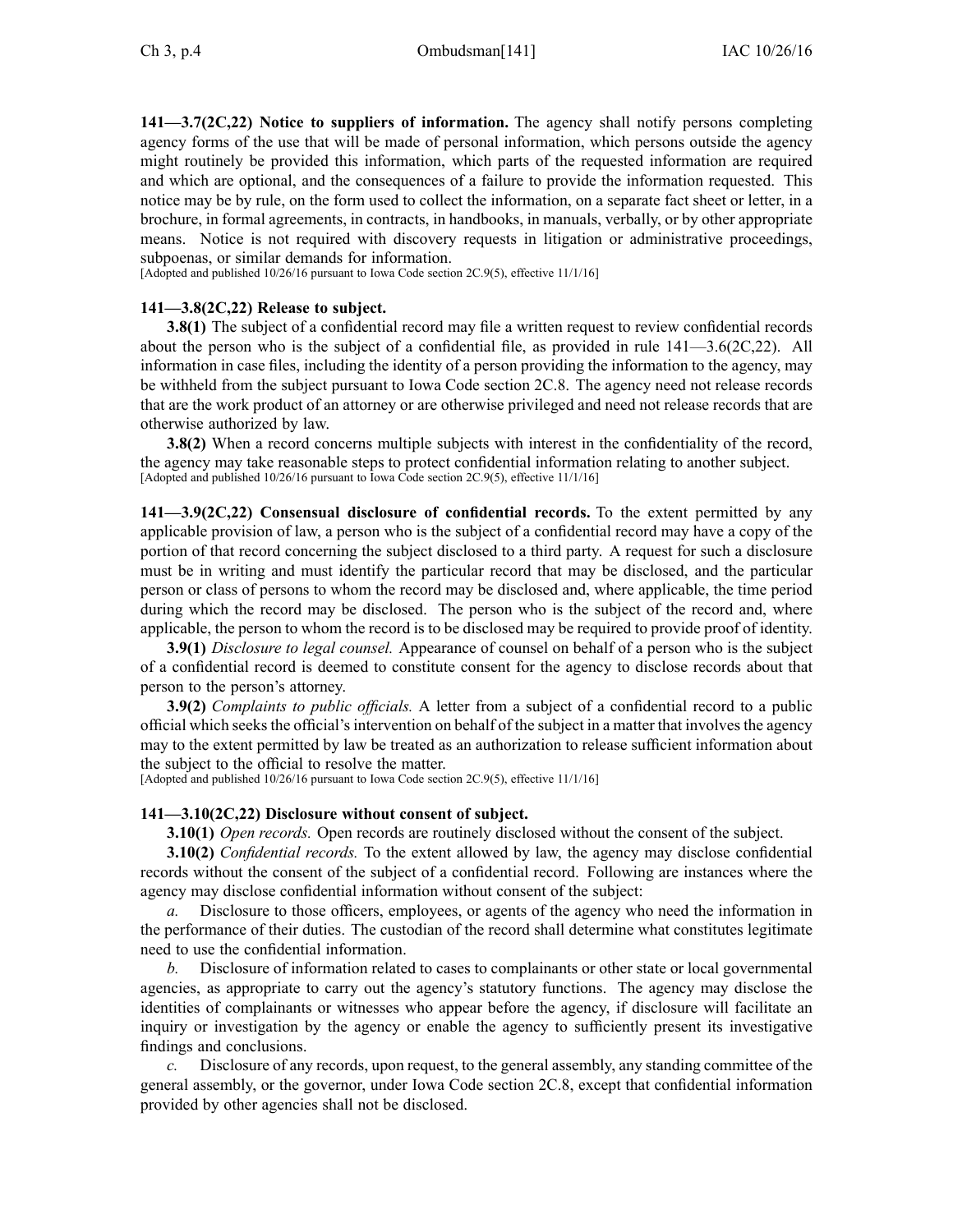*d.* Release of critical reports, special reports, or annual reports to the general assembly or any of its committees, the governor, the news media, or interested members of the public.

*e.* Disclosure of information to staff of federal and state entities for audit purposes or for purposes of determining whether the agency is operating <sup>a</sup> program lawfully.

*f.* Disclosure of information indicating an apparen<sup>t</sup> violation of the law to appropriate law enforcement authorities for investigations and possible criminal prosecution, civil court action, or regulatory order.

*g.* Disclosure of information to the appropriate authorities concerning the conduct of any public official or employee which warrants disciplinary proceedings.

*h.* Disclosure of information to <sup>a</sup> recipient who has given to the agency written assurance that the record will be used solely as <sup>a</sup> statistical research or reporting record, if the information is transferred in <sup>a</sup> form that does not identify the subject.

*i.* Disclosure of information to an individual pursuant to a showing of compelling circumstances affecting the health or safety of any individual, provided that notice of the disclosure is first transmitted to the last-known address of the subject.

*j.* Disclosure of information to the legislative services agency.

*k.* Disclosure of information in the course of an employee disciplinary proceeding.

*l.* Disclosure of information in response to <sup>a</sup> court order.

*m.* Any disclosure of information specifically authorized by the statute under which the record was collected or maintained.

[Adopted and published 10/26/16 pursuan<sup>t</sup> to Iowa Code section 2C.9(5), effective 11/1/16]

# **141—3.11(2C,22) Availability of records.**

**3.11(1)** *Open records.* Agency records are open for public inspection and copying, unless otherwise provided by rule or law. This agency also has possession of records which may be open records but which are copies of records from other agencies, which have been filed in judicial or administrative proceedings, or which are available in the state law library. This agency may refer persons to the originating agency, the clerk of the appropriate court, or the law library for those records. This ensures that the requester receives <sup>a</sup> clean official copy of the record and protects the agency against unintended disclosure of confidential information.

**3.11(2)** *Confidential records.* Confidential records may be withheld from public inspection by the agency. The following confidential records are listed by category, according to the legal basis for withholding them from public inspection:

*a.* All records, including case files, related to the statutory functions of the agency, which are confidential under Iowa Code section [2C.8](https://www.legis.iowa.gov/docs/ico/section/2C.8.pdf).

*b.* Records which are exemp<sup>t</sup> from disclosure under Iowa Code section [22.7](https://www.legis.iowa.gov/docs/ico/section/22.7.pdf).

*c.* Those portions of agency staff manuals, instructions or other statements issued, which set forth criteria or guidelines used by agency staff in making investigations or in the selection or handling of cases which will be or are being litigated, when their disclosure would enable law violators to avoid detection, facilitate disregard of requirements imposed by law, or give <sup>a</sup> clearly improper advantage to persons who are in an adverse position to the agency. The agency also maintains some office or policy manuals provided by other agencies concerning the operations of those agencies. Some information in office manuals may be confidential under Iowa Code section [17A.2\(11\)](https://www.legis.iowa.gov/docs/ico/section/17A.2.pdf)(f), [17A.3\(1\)](https://www.legis.iowa.gov/docs/ico/section/17A.3.pdf)(d), or [2C.9\(4\)](https://www.legis.iowa.gov/docs/ico/section/2C.9.pdf) or other applicable law.

*d.* Records which constitute attorney work product or attorney-client communications or which are otherwise privileged. Attorney work product is confidential under Iowa Code sections [22.7\(4\)](https://www.legis.iowa.gov/docs/ico/section/22.7.pdf) and [622.11](https://www.legis.iowa.gov/docs/ico/section/622.11.pdf), Iowa R.C.P. 122(c), Fed. R.Civ.P. 26(b)(3), and case law. Attorney-client communications are confidential under Iowa Code sections [622.10](https://www.legis.iowa.gov/docs/ico/section/622.10.pdf) and [622.11](https://www.legis.iowa.gov/docs/ico/section/622.11.pdf), the rules of evidence, the Code of Professional Responsibility, and case law.

*e.* Any other records made confidential by law. [Adopted and published 10/26/16 pursuan<sup>t</sup> to Iowa Code section 2C.9(5), effective 11/1/16]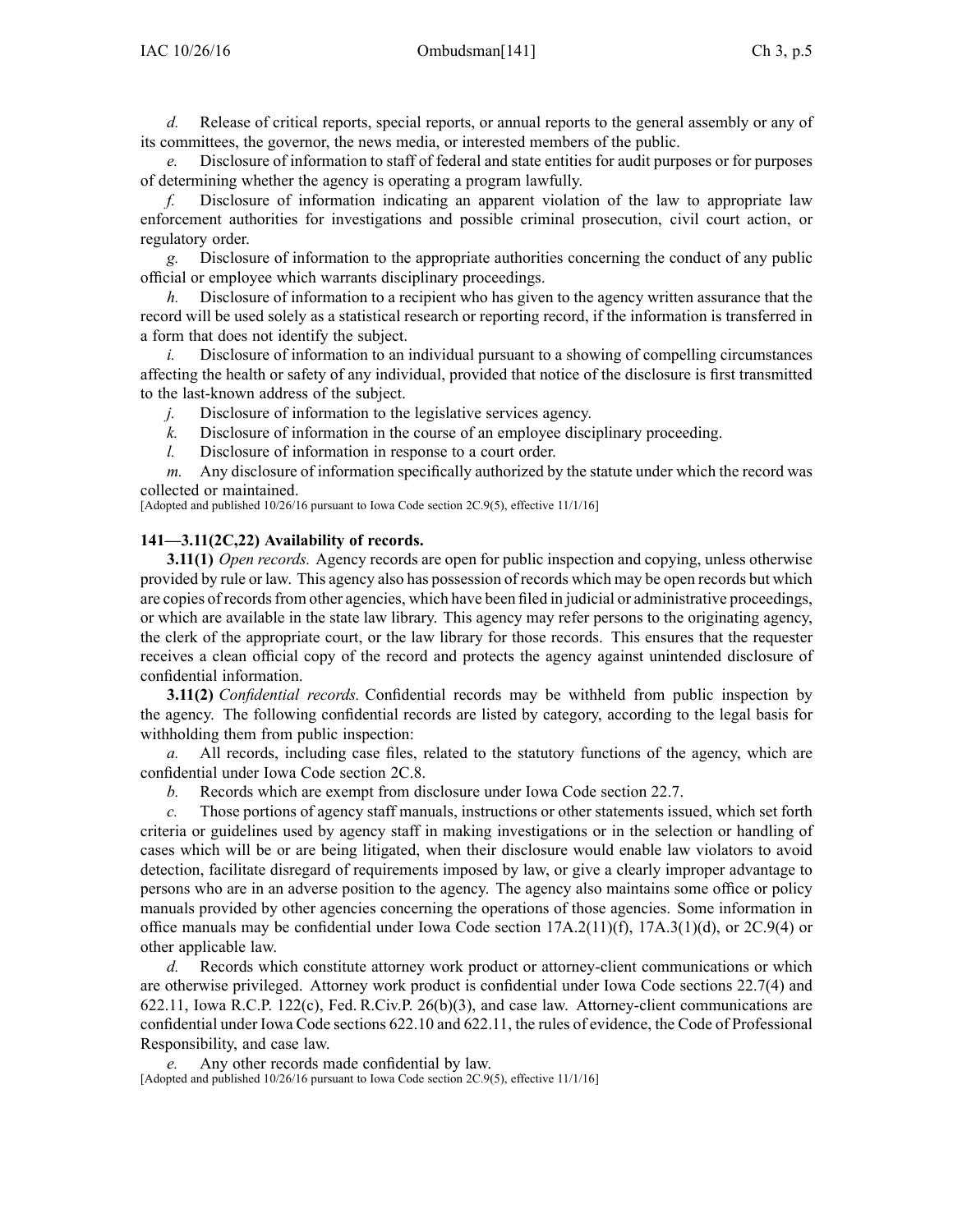**141—3.12(2C,22) Personally identifiable information.** This rule describes the nature and extent of personally identifiable information which is collected, maintained, and retrieved by the agency by personal identifier in the record systems and the means by which that information is stored. Unless otherwise stated, the authority to collect the information is provided by Iowa Code chapter [2C](https://www.legis.iowa.gov/docs/ico/chapter/2C.pdf) and the statutes governing the subject matter of the record. The agency maintains record systems that include case files, litigation files, personnel files, and applicant files.

**3.12(1)** *Case files.* Case files contain information related to complaints and information requests, stored in either paper form or electronically in <sup>a</sup> case managemen<sup>t</sup> system. These files contain names and locations of persons who contacted the agency, methods of contact, agency staff members who handled the case files, the dates the files were opened and closed, the subjects of the contacts, and the agenciesinvolved. The files also include notes and memoranda of agency staff members and may include research materials, correspondence, and documents provided by complainants or agencies involved in the complaint. These files are confidential pursuan<sup>t</sup> to Iowa Code section [2C.8](https://www.legis.iowa.gov/docs/ico/section/2C.8.pdf).

**3.12(2)** *Litigation files.* The litigation files contain information regarding litigation or anticipated litigation, which includes judicial and administrative proceedings. These files include pleadings, briefs, depositions, discovery materials, docket sheets, general correspondence, attorney-client correspondence, documents, memoranda, investigative information, research materials, witness information, attorney's notes, information compiled under the direction of the attorney, and case managemen<sup>t</sup> records. These files may be stored in paper or electronic form. These files contain materials which are confidential as attorney work product and attorney-client communications or which are confidential under Iowa Code section [2C.8](https://www.legis.iowa.gov/docs/ico/section/2C.8.pdf) or other applicable law, or because of <sup>a</sup> court order.

**3.12(3)** *Personnel files.* The personnel files contain information about the employees in the agency. These files include payroll records, information required for tax withholding, biographical information, medical information relating to disability, information concerning employee benefits, performance evaluations and reviews, disciplinary information, and other information concerning employer-employee relationships. These records may be stored in paper or electronic form. Some information in these records is confidential under Iowa Code section [22.7](https://www.legis.iowa.gov/docs/ico/section/22.7.pdf).

**3.12(4)** *Applicant files.* The applicant files contain information about applicants for positions with the agency. These files include biographical information, correspondence, equal employment opportunity and affirmative action data, and other preemployment materials. These files may be stored in paper or electronic form. Some information in these files is confidential under Iowa Code section [22.7](https://www.legis.iowa.gov/docs/ico/section/22.7.pdf) or other applicable law.

[Adopted and published 10/26/16 pursuan<sup>t</sup> to Iowa Code section 2C.9(5), effective 11/1/16]

**141—3.13(2C,22) Other groups of records.** This rule describes groups of records maintained by the agency other than record systems as defined in rule [141—3.12\(](https://www.legis.iowa.gov/docs/iac/rule/141.3.12.pdf)2C,22). These records are not stored or retrieved by personal identifiers. These records are routinely available to the public; however, the agency's files of these records may contain some confidential information. Unless otherwise stated, the authority for this agency to maintain the record is provided by Iowa Code chapter [2C](https://www.legis.iowa.gov/docs/ico/chapter/2C.pdf) and the statutes governing the subject matter of the record.

**3.13(1)** *Administrative records.* The administrative records include documents concerning budget, administrative or personnel reports, purchasing, printing and supply requisitions, property inventory, time sheets, and office policies for employees.

**3.13(2)** *Publications.* Publications include <sup>a</sup> variety of books, periodicals, newsletters, governmen<sup>t</sup> documents, and similar publications, which agency staff use as reference, research or resource materials. These materials are generally available for public examination but may be protected by copyright law.

**3.13(3)** *Office publications.* Office publications include a variety of documents issued by the agency, including pamphlets, news releases, critical reports, special reports, and annual reports. Critical reports and special reports are also maintained in some files within the case files record system. Critical reports, special reports, and annual reports may contain information about individuals.

**3.13(4)** *Rule-making records.* Rule-making records consist of official documents produced during promulgation of agency rules.